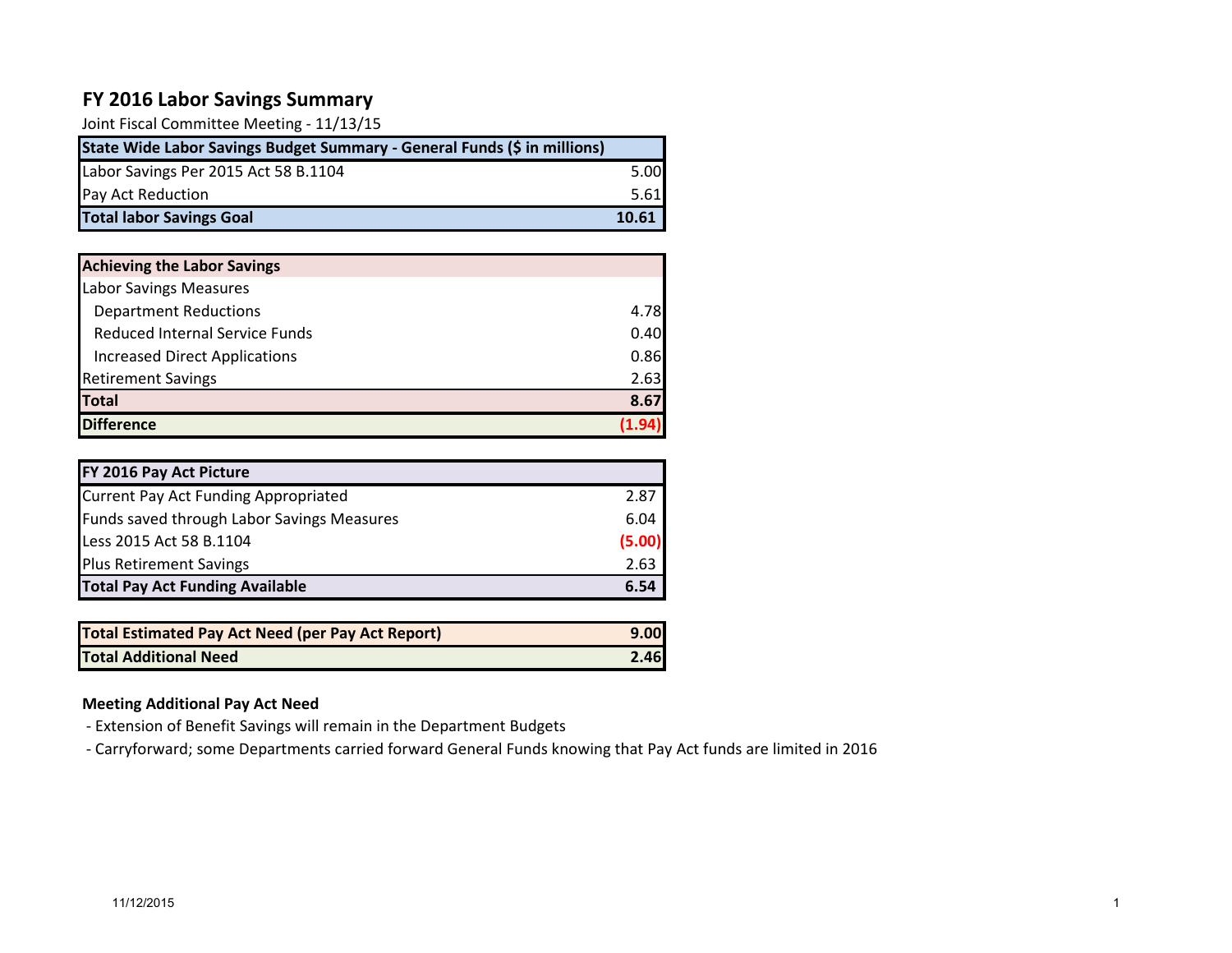| Summary of Administrative Savings allocated Per 2015 Act 58 Sec. B.1103 and B.1104 |  |
|------------------------------------------------------------------------------------|--|
| Joint Fiscal Committee -11/13/2015                                                 |  |

|                                                | <b>GF Big Bill</b> | <b>Calculated GF</b> |                   |
|------------------------------------------------|--------------------|----------------------|-------------------|
|                                                | <b>Allocation</b>  | <b>Allocation *</b>  | <b>Difference</b> |
| B.1103(a) - Information Technology Charges     | 400,000            | 411,310              | 11,310            |
| B.1103(b) - Human Resources                    | 44,000             | 58,341               | 14,341            |
| $B.1103(c)(1)$ - Efficient Use of Space        | 120,000            | 197,691              | 77,691            |
| $B.1103(c)(2)$ - Energy Efficiency             | 100,000            | 164,741              | 64,741            |
| B.1103(c)(3) - Fleet and Mileage Reimbursement | 250,000            | 298,955              | 48,955            |
| B.1103(d) - Fuel Pricing                       | 1,000,000          | 1,000,000            |                   |
| B.1104 - Labor Savings                         | 5,000,000          | 5,182,512            | 182,512           |
| <b>Total</b>                                   | 6,914,000          | 7,313,550            | 399,550           |

\* The FY 2016 Big Bill included estimates for the General Fund share of reductions to internal service fund charges. After determining how to achieve these reductions, the General Fund share was calculated based on how each internal service fund was budgeted by each department and reductions were taken accordingly. The result was an additional General Fund Savings of \$400k.

| Summary of Direct Applications to be included in the Budget Adjustment |         |
|------------------------------------------------------------------------|---------|
| <b>Attributable to Labor Savings Exercise</b>                          |         |
| Secretary of State - Services Fund                                     | 159,517 |
| Financial Regulation - Securities Regulatory Fund                      | 61,932  |
| Financial Regulation - Insurances Regulatory Fund                      | 195,565 |
| <b>Public Service Department - Gross Receipts</b>                      | 134,946 |
| <b>Public Service Board Fund</b>                                       | 75,426  |
| Liquor Control Enterprise Fund                                         | 134,978 |
| Financial Regulation - Captives Fund                                   | 100,000 |
| <b>Total</b>                                                           | 862,364 |

#### **2015 Act 58 Sec. B. 1104 - Transportation Funds 1,500,000**

The Agency of Transportation is actively managing and tracking vacancies to meet their labor savings target. The Secretary of Transportation reviews all vacancies weekly to ensure the Agency meets its target, and does not anticipate any issues in meeting that target. Specific appropriation reductions have not yet been allocated; this will be captured in the 4th quarter of FY 2016 to reflect the actual vacancy experience throughout the fiscal year.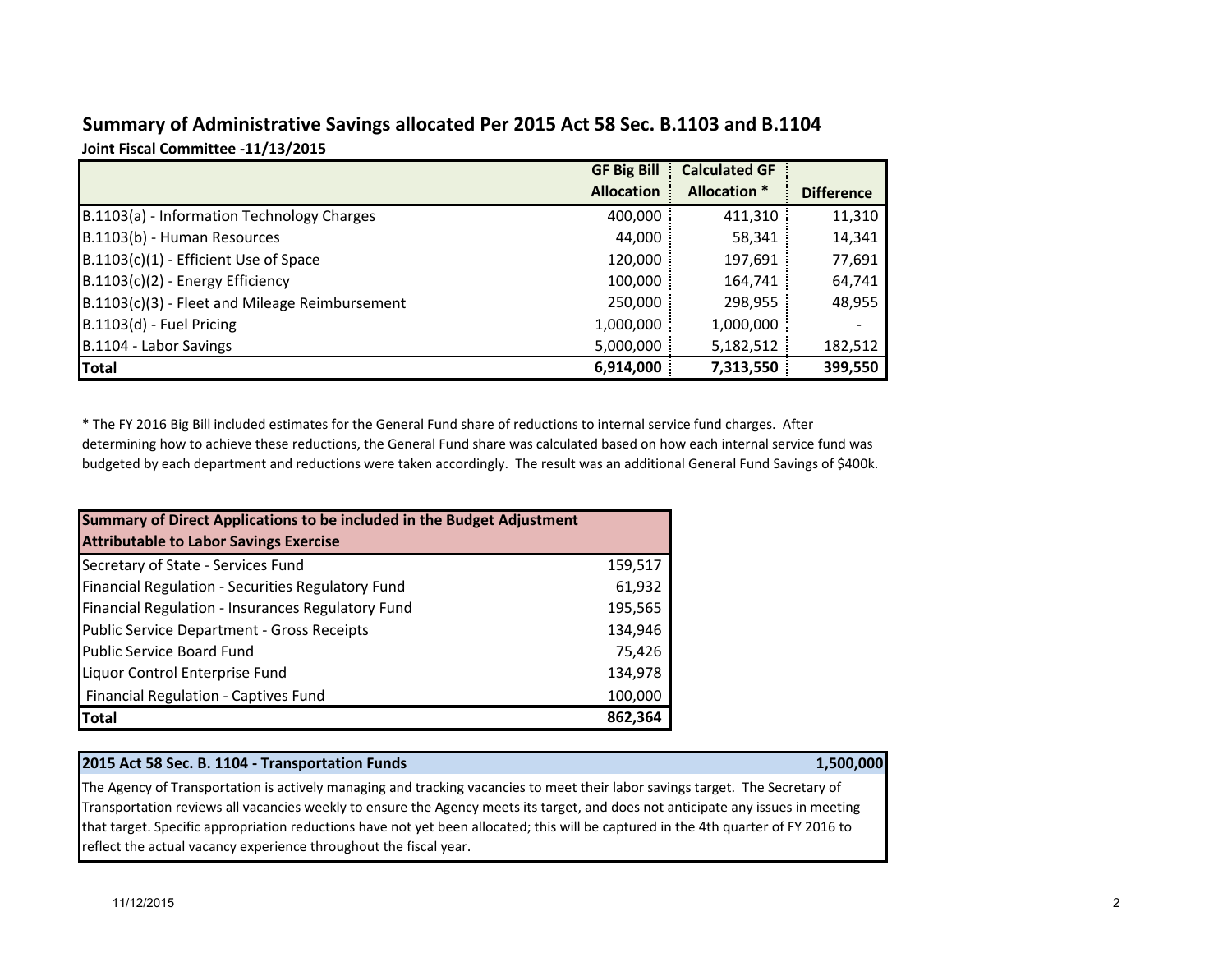## **Allocation of Labor and Administrative Savings Per 2015 Act 58 Sec. B.1103 and B.1104**

**Joint Fiscal Committee -11/13/2015**

| <b>Reduction</b><br>General Government<br>Secretary of Administration<br>59,300<br>49,169<br><b>Finance and Management</b><br>58,842<br><b>Human Resources</b><br>Libraries<br>18,797<br>474,214<br>Tax<br>32,599<br><b>Buildings &amp; General Services</b><br>Governor's Office<br>43,887<br>Legislature<br>75,971<br>Lieutenant Governor<br>256<br><b>Auditor of Accounts</b><br>202<br><b>State Treasurer</b><br>97,205<br><b>State Labor Relations Board</b><br>361<br><b>VOSHA Review Board</b><br>65<br>Total General Government<br>910,868<br>Protection<br><b>Attorney General</b><br>152,896<br>Defender General<br>17,975<br>199,670<br>Judiciary<br>State's Attorneys & Sherriff's<br>121,789<br><b>Public Safety</b><br>1,488,030<br>51,239<br>Military<br><b>Criminal Justice Training Council</b><br>59,361<br>Agriculture, Food & Markets<br>46,334<br>Human Rights Commission<br>1,690<br><b>Total Protection</b><br>2,138,984<br><b>Human Services</b><br><b>AHS Central Office</b><br>219,882<br><b>Vermont Health Access</b><br>413,113<br>Health<br>646,238<br>Mental Health<br>292,392<br>Children & Families<br>425,030<br>Disabilities, Aging & Indep. Living<br>63,951<br>Corrections<br>844,062<br>Vermont Veterans' Home<br>185,656<br><b>Commission on Women</b><br>1,528<br>Green Mountain Care Board<br>35,917<br>3,127,769<br><u>Labor</u><br>45,595<br>Education<br>13,227<br>Natural Resources<br><b>ANR Central Office</b><br>20,871<br>Fish & Wildlife<br>225,997<br>Forests, Parks & Recreation<br>31,521<br><b>Environmental Conservation</b><br>769,304<br>Natural Resources Board<br>3,495<br>Total Natural Resources<br>1,051,188<br><b>Commerce &amp; Community Development</b><br><b>ACCD Administration</b><br>4,915<br>10,941<br>Housing & Community Development<br><b>Economic Development</b><br>5,450<br>Tourism & Marketing<br>4,613<br><b>Total Commerce &amp; Community Development</b><br>25,919<br><b>Total General Fund Reduction</b><br>7,313,550 |                             | General Fund |
|---------------------------------------------------------------------------------------------------------------------------------------------------------------------------------------------------------------------------------------------------------------------------------------------------------------------------------------------------------------------------------------------------------------------------------------------------------------------------------------------------------------------------------------------------------------------------------------------------------------------------------------------------------------------------------------------------------------------------------------------------------------------------------------------------------------------------------------------------------------------------------------------------------------------------------------------------------------------------------------------------------------------------------------------------------------------------------------------------------------------------------------------------------------------------------------------------------------------------------------------------------------------------------------------------------------------------------------------------------------------------------------------------------------------------------------------------------------------------------------------------------------------------------------------------------------------------------------------------------------------------------------------------------------------------------------------------------------------------------------------------------------------------------------------------------------------------------------------------------------------------------------------------------------------------------------------------------------------------------------------------------|-----------------------------|--------------|
|                                                                                                                                                                                                                                                                                                                                                                                                                                                                                                                                                                                                                                                                                                                                                                                                                                                                                                                                                                                                                                                                                                                                                                                                                                                                                                                                                                                                                                                                                                                                                                                                                                                                                                                                                                                                                                                                                                                                                                                                         |                             |              |
|                                                                                                                                                                                                                                                                                                                                                                                                                                                                                                                                                                                                                                                                                                                                                                                                                                                                                                                                                                                                                                                                                                                                                                                                                                                                                                                                                                                                                                                                                                                                                                                                                                                                                                                                                                                                                                                                                                                                                                                                         |                             |              |
|                                                                                                                                                                                                                                                                                                                                                                                                                                                                                                                                                                                                                                                                                                                                                                                                                                                                                                                                                                                                                                                                                                                                                                                                                                                                                                                                                                                                                                                                                                                                                                                                                                                                                                                                                                                                                                                                                                                                                                                                         |                             |              |
|                                                                                                                                                                                                                                                                                                                                                                                                                                                                                                                                                                                                                                                                                                                                                                                                                                                                                                                                                                                                                                                                                                                                                                                                                                                                                                                                                                                                                                                                                                                                                                                                                                                                                                                                                                                                                                                                                                                                                                                                         |                             |              |
|                                                                                                                                                                                                                                                                                                                                                                                                                                                                                                                                                                                                                                                                                                                                                                                                                                                                                                                                                                                                                                                                                                                                                                                                                                                                                                                                                                                                                                                                                                                                                                                                                                                                                                                                                                                                                                                                                                                                                                                                         |                             |              |
|                                                                                                                                                                                                                                                                                                                                                                                                                                                                                                                                                                                                                                                                                                                                                                                                                                                                                                                                                                                                                                                                                                                                                                                                                                                                                                                                                                                                                                                                                                                                                                                                                                                                                                                                                                                                                                                                                                                                                                                                         |                             |              |
|                                                                                                                                                                                                                                                                                                                                                                                                                                                                                                                                                                                                                                                                                                                                                                                                                                                                                                                                                                                                                                                                                                                                                                                                                                                                                                                                                                                                                                                                                                                                                                                                                                                                                                                                                                                                                                                                                                                                                                                                         |                             |              |
|                                                                                                                                                                                                                                                                                                                                                                                                                                                                                                                                                                                                                                                                                                                                                                                                                                                                                                                                                                                                                                                                                                                                                                                                                                                                                                                                                                                                                                                                                                                                                                                                                                                                                                                                                                                                                                                                                                                                                                                                         |                             |              |
|                                                                                                                                                                                                                                                                                                                                                                                                                                                                                                                                                                                                                                                                                                                                                                                                                                                                                                                                                                                                                                                                                                                                                                                                                                                                                                                                                                                                                                                                                                                                                                                                                                                                                                                                                                                                                                                                                                                                                                                                         |                             |              |
|                                                                                                                                                                                                                                                                                                                                                                                                                                                                                                                                                                                                                                                                                                                                                                                                                                                                                                                                                                                                                                                                                                                                                                                                                                                                                                                                                                                                                                                                                                                                                                                                                                                                                                                                                                                                                                                                                                                                                                                                         |                             |              |
|                                                                                                                                                                                                                                                                                                                                                                                                                                                                                                                                                                                                                                                                                                                                                                                                                                                                                                                                                                                                                                                                                                                                                                                                                                                                                                                                                                                                                                                                                                                                                                                                                                                                                                                                                                                                                                                                                                                                                                                                         |                             |              |
|                                                                                                                                                                                                                                                                                                                                                                                                                                                                                                                                                                                                                                                                                                                                                                                                                                                                                                                                                                                                                                                                                                                                                                                                                                                                                                                                                                                                                                                                                                                                                                                                                                                                                                                                                                                                                                                                                                                                                                                                         |                             |              |
|                                                                                                                                                                                                                                                                                                                                                                                                                                                                                                                                                                                                                                                                                                                                                                                                                                                                                                                                                                                                                                                                                                                                                                                                                                                                                                                                                                                                                                                                                                                                                                                                                                                                                                                                                                                                                                                                                                                                                                                                         |                             |              |
|                                                                                                                                                                                                                                                                                                                                                                                                                                                                                                                                                                                                                                                                                                                                                                                                                                                                                                                                                                                                                                                                                                                                                                                                                                                                                                                                                                                                                                                                                                                                                                                                                                                                                                                                                                                                                                                                                                                                                                                                         |                             |              |
|                                                                                                                                                                                                                                                                                                                                                                                                                                                                                                                                                                                                                                                                                                                                                                                                                                                                                                                                                                                                                                                                                                                                                                                                                                                                                                                                                                                                                                                                                                                                                                                                                                                                                                                                                                                                                                                                                                                                                                                                         |                             |              |
|                                                                                                                                                                                                                                                                                                                                                                                                                                                                                                                                                                                                                                                                                                                                                                                                                                                                                                                                                                                                                                                                                                                                                                                                                                                                                                                                                                                                                                                                                                                                                                                                                                                                                                                                                                                                                                                                                                                                                                                                         |                             |              |
|                                                                                                                                                                                                                                                                                                                                                                                                                                                                                                                                                                                                                                                                                                                                                                                                                                                                                                                                                                                                                                                                                                                                                                                                                                                                                                                                                                                                                                                                                                                                                                                                                                                                                                                                                                                                                                                                                                                                                                                                         |                             |              |
|                                                                                                                                                                                                                                                                                                                                                                                                                                                                                                                                                                                                                                                                                                                                                                                                                                                                                                                                                                                                                                                                                                                                                                                                                                                                                                                                                                                                                                                                                                                                                                                                                                                                                                                                                                                                                                                                                                                                                                                                         |                             |              |
|                                                                                                                                                                                                                                                                                                                                                                                                                                                                                                                                                                                                                                                                                                                                                                                                                                                                                                                                                                                                                                                                                                                                                                                                                                                                                                                                                                                                                                                                                                                                                                                                                                                                                                                                                                                                                                                                                                                                                                                                         |                             |              |
|                                                                                                                                                                                                                                                                                                                                                                                                                                                                                                                                                                                                                                                                                                                                                                                                                                                                                                                                                                                                                                                                                                                                                                                                                                                                                                                                                                                                                                                                                                                                                                                                                                                                                                                                                                                                                                                                                                                                                                                                         |                             |              |
|                                                                                                                                                                                                                                                                                                                                                                                                                                                                                                                                                                                                                                                                                                                                                                                                                                                                                                                                                                                                                                                                                                                                                                                                                                                                                                                                                                                                                                                                                                                                                                                                                                                                                                                                                                                                                                                                                                                                                                                                         |                             |              |
|                                                                                                                                                                                                                                                                                                                                                                                                                                                                                                                                                                                                                                                                                                                                                                                                                                                                                                                                                                                                                                                                                                                                                                                                                                                                                                                                                                                                                                                                                                                                                                                                                                                                                                                                                                                                                                                                                                                                                                                                         |                             |              |
|                                                                                                                                                                                                                                                                                                                                                                                                                                                                                                                                                                                                                                                                                                                                                                                                                                                                                                                                                                                                                                                                                                                                                                                                                                                                                                                                                                                                                                                                                                                                                                                                                                                                                                                                                                                                                                                                                                                                                                                                         |                             |              |
|                                                                                                                                                                                                                                                                                                                                                                                                                                                                                                                                                                                                                                                                                                                                                                                                                                                                                                                                                                                                                                                                                                                                                                                                                                                                                                                                                                                                                                                                                                                                                                                                                                                                                                                                                                                                                                                                                                                                                                                                         |                             |              |
|                                                                                                                                                                                                                                                                                                                                                                                                                                                                                                                                                                                                                                                                                                                                                                                                                                                                                                                                                                                                                                                                                                                                                                                                                                                                                                                                                                                                                                                                                                                                                                                                                                                                                                                                                                                                                                                                                                                                                                                                         |                             |              |
|                                                                                                                                                                                                                                                                                                                                                                                                                                                                                                                                                                                                                                                                                                                                                                                                                                                                                                                                                                                                                                                                                                                                                                                                                                                                                                                                                                                                                                                                                                                                                                                                                                                                                                                                                                                                                                                                                                                                                                                                         |                             |              |
|                                                                                                                                                                                                                                                                                                                                                                                                                                                                                                                                                                                                                                                                                                                                                                                                                                                                                                                                                                                                                                                                                                                                                                                                                                                                                                                                                                                                                                                                                                                                                                                                                                                                                                                                                                                                                                                                                                                                                                                                         |                             |              |
|                                                                                                                                                                                                                                                                                                                                                                                                                                                                                                                                                                                                                                                                                                                                                                                                                                                                                                                                                                                                                                                                                                                                                                                                                                                                                                                                                                                                                                                                                                                                                                                                                                                                                                                                                                                                                                                                                                                                                                                                         |                             |              |
|                                                                                                                                                                                                                                                                                                                                                                                                                                                                                                                                                                                                                                                                                                                                                                                                                                                                                                                                                                                                                                                                                                                                                                                                                                                                                                                                                                                                                                                                                                                                                                                                                                                                                                                                                                                                                                                                                                                                                                                                         |                             |              |
|                                                                                                                                                                                                                                                                                                                                                                                                                                                                                                                                                                                                                                                                                                                                                                                                                                                                                                                                                                                                                                                                                                                                                                                                                                                                                                                                                                                                                                                                                                                                                                                                                                                                                                                                                                                                                                                                                                                                                                                                         |                             |              |
|                                                                                                                                                                                                                                                                                                                                                                                                                                                                                                                                                                                                                                                                                                                                                                                                                                                                                                                                                                                                                                                                                                                                                                                                                                                                                                                                                                                                                                                                                                                                                                                                                                                                                                                                                                                                                                                                                                                                                                                                         |                             |              |
|                                                                                                                                                                                                                                                                                                                                                                                                                                                                                                                                                                                                                                                                                                                                                                                                                                                                                                                                                                                                                                                                                                                                                                                                                                                                                                                                                                                                                                                                                                                                                                                                                                                                                                                                                                                                                                                                                                                                                                                                         |                             |              |
|                                                                                                                                                                                                                                                                                                                                                                                                                                                                                                                                                                                                                                                                                                                                                                                                                                                                                                                                                                                                                                                                                                                                                                                                                                                                                                                                                                                                                                                                                                                                                                                                                                                                                                                                                                                                                                                                                                                                                                                                         |                             |              |
|                                                                                                                                                                                                                                                                                                                                                                                                                                                                                                                                                                                                                                                                                                                                                                                                                                                                                                                                                                                                                                                                                                                                                                                                                                                                                                                                                                                                                                                                                                                                                                                                                                                                                                                                                                                                                                                                                                                                                                                                         |                             |              |
|                                                                                                                                                                                                                                                                                                                                                                                                                                                                                                                                                                                                                                                                                                                                                                                                                                                                                                                                                                                                                                                                                                                                                                                                                                                                                                                                                                                                                                                                                                                                                                                                                                                                                                                                                                                                                                                                                                                                                                                                         |                             |              |
|                                                                                                                                                                                                                                                                                                                                                                                                                                                                                                                                                                                                                                                                                                                                                                                                                                                                                                                                                                                                                                                                                                                                                                                                                                                                                                                                                                                                                                                                                                                                                                                                                                                                                                                                                                                                                                                                                                                                                                                                         |                             |              |
|                                                                                                                                                                                                                                                                                                                                                                                                                                                                                                                                                                                                                                                                                                                                                                                                                                                                                                                                                                                                                                                                                                                                                                                                                                                                                                                                                                                                                                                                                                                                                                                                                                                                                                                                                                                                                                                                                                                                                                                                         |                             |              |
|                                                                                                                                                                                                                                                                                                                                                                                                                                                                                                                                                                                                                                                                                                                                                                                                                                                                                                                                                                                                                                                                                                                                                                                                                                                                                                                                                                                                                                                                                                                                                                                                                                                                                                                                                                                                                                                                                                                                                                                                         |                             |              |
|                                                                                                                                                                                                                                                                                                                                                                                                                                                                                                                                                                                                                                                                                                                                                                                                                                                                                                                                                                                                                                                                                                                                                                                                                                                                                                                                                                                                                                                                                                                                                                                                                                                                                                                                                                                                                                                                                                                                                                                                         | <b>Total Human Services</b> |              |
|                                                                                                                                                                                                                                                                                                                                                                                                                                                                                                                                                                                                                                                                                                                                                                                                                                                                                                                                                                                                                                                                                                                                                                                                                                                                                                                                                                                                                                                                                                                                                                                                                                                                                                                                                                                                                                                                                                                                                                                                         |                             |              |
|                                                                                                                                                                                                                                                                                                                                                                                                                                                                                                                                                                                                                                                                                                                                                                                                                                                                                                                                                                                                                                                                                                                                                                                                                                                                                                                                                                                                                                                                                                                                                                                                                                                                                                                                                                                                                                                                                                                                                                                                         |                             |              |
|                                                                                                                                                                                                                                                                                                                                                                                                                                                                                                                                                                                                                                                                                                                                                                                                                                                                                                                                                                                                                                                                                                                                                                                                                                                                                                                                                                                                                                                                                                                                                                                                                                                                                                                                                                                                                                                                                                                                                                                                         |                             |              |
|                                                                                                                                                                                                                                                                                                                                                                                                                                                                                                                                                                                                                                                                                                                                                                                                                                                                                                                                                                                                                                                                                                                                                                                                                                                                                                                                                                                                                                                                                                                                                                                                                                                                                                                                                                                                                                                                                                                                                                                                         |                             |              |
|                                                                                                                                                                                                                                                                                                                                                                                                                                                                                                                                                                                                                                                                                                                                                                                                                                                                                                                                                                                                                                                                                                                                                                                                                                                                                                                                                                                                                                                                                                                                                                                                                                                                                                                                                                                                                                                                                                                                                                                                         |                             |              |
|                                                                                                                                                                                                                                                                                                                                                                                                                                                                                                                                                                                                                                                                                                                                                                                                                                                                                                                                                                                                                                                                                                                                                                                                                                                                                                                                                                                                                                                                                                                                                                                                                                                                                                                                                                                                                                                                                                                                                                                                         |                             |              |
|                                                                                                                                                                                                                                                                                                                                                                                                                                                                                                                                                                                                                                                                                                                                                                                                                                                                                                                                                                                                                                                                                                                                                                                                                                                                                                                                                                                                                                                                                                                                                                                                                                                                                                                                                                                                                                                                                                                                                                                                         |                             |              |
|                                                                                                                                                                                                                                                                                                                                                                                                                                                                                                                                                                                                                                                                                                                                                                                                                                                                                                                                                                                                                                                                                                                                                                                                                                                                                                                                                                                                                                                                                                                                                                                                                                                                                                                                                                                                                                                                                                                                                                                                         |                             |              |
|                                                                                                                                                                                                                                                                                                                                                                                                                                                                                                                                                                                                                                                                                                                                                                                                                                                                                                                                                                                                                                                                                                                                                                                                                                                                                                                                                                                                                                                                                                                                                                                                                                                                                                                                                                                                                                                                                                                                                                                                         |                             |              |
|                                                                                                                                                                                                                                                                                                                                                                                                                                                                                                                                                                                                                                                                                                                                                                                                                                                                                                                                                                                                                                                                                                                                                                                                                                                                                                                                                                                                                                                                                                                                                                                                                                                                                                                                                                                                                                                                                                                                                                                                         |                             |              |
|                                                                                                                                                                                                                                                                                                                                                                                                                                                                                                                                                                                                                                                                                                                                                                                                                                                                                                                                                                                                                                                                                                                                                                                                                                                                                                                                                                                                                                                                                                                                                                                                                                                                                                                                                                                                                                                                                                                                                                                                         |                             |              |
|                                                                                                                                                                                                                                                                                                                                                                                                                                                                                                                                                                                                                                                                                                                                                                                                                                                                                                                                                                                                                                                                                                                                                                                                                                                                                                                                                                                                                                                                                                                                                                                                                                                                                                                                                                                                                                                                                                                                                                                                         |                             |              |
|                                                                                                                                                                                                                                                                                                                                                                                                                                                                                                                                                                                                                                                                                                                                                                                                                                                                                                                                                                                                                                                                                                                                                                                                                                                                                                                                                                                                                                                                                                                                                                                                                                                                                                                                                                                                                                                                                                                                                                                                         |                             |              |
|                                                                                                                                                                                                                                                                                                                                                                                                                                                                                                                                                                                                                                                                                                                                                                                                                                                                                                                                                                                                                                                                                                                                                                                                                                                                                                                                                                                                                                                                                                                                                                                                                                                                                                                                                                                                                                                                                                                                                                                                         |                             |              |
|                                                                                                                                                                                                                                                                                                                                                                                                                                                                                                                                                                                                                                                                                                                                                                                                                                                                                                                                                                                                                                                                                                                                                                                                                                                                                                                                                                                                                                                                                                                                                                                                                                                                                                                                                                                                                                                                                                                                                                                                         |                             |              |
|                                                                                                                                                                                                                                                                                                                                                                                                                                                                                                                                                                                                                                                                                                                                                                                                                                                                                                                                                                                                                                                                                                                                                                                                                                                                                                                                                                                                                                                                                                                                                                                                                                                                                                                                                                                                                                                                                                                                                                                                         |                             |              |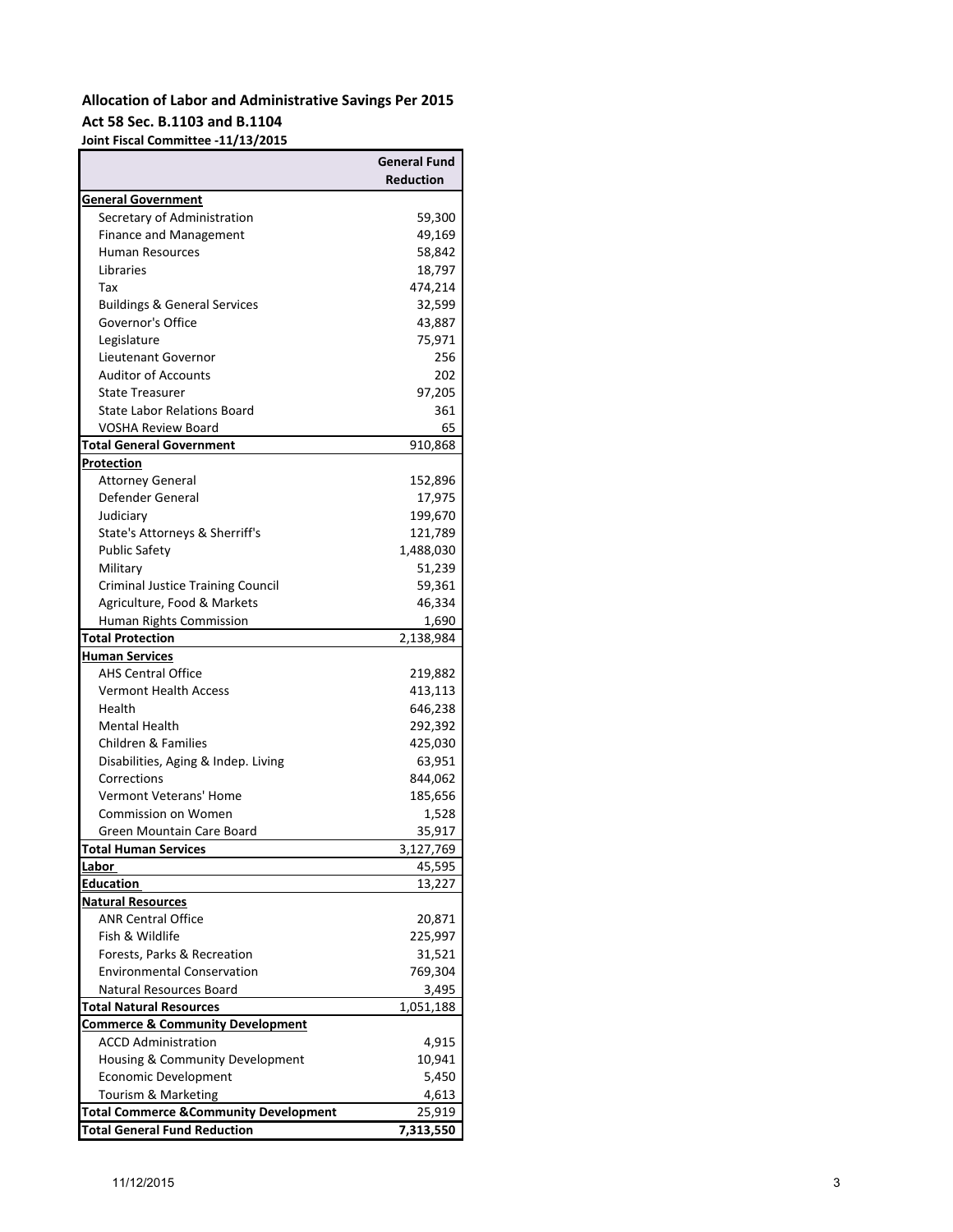#### **Summary of Labor Savings Reductions Taken to address 2015 Act 54 Sec. B1104 Joint Fiscal Committee - 11/13/2015**

|                                                | <b>Elimination of</b>   |                | <b>Total Positions</b> | <b>Position</b> |                      | <b>Total General</b> | <b>Total Savings</b> |                                                                                                              |
|------------------------------------------------|-------------------------|----------------|------------------------|-----------------|----------------------|----------------------|----------------------|--------------------------------------------------------------------------------------------------------------|
| <b>Department</b>                              | <b>Vacant Positions</b> | <b>RIFs</b>    | <b>Reduced</b>         | <b>Savings</b>  | <b>Other Savings</b> | <b>Fund Savings</b>  | <b>All funds</b>     | <b>Explanation of Other Savings</b>                                                                          |
| AoA - Secretary's Office                       | 1                       | 1              | 2                      | 56,904          |                      | 56,904               | 162,582              | Position reduction in Workers Comp Program                                                                   |
| Buildings and General Services (ISF Reduction) | $\overline{7}$          | 0              | 7                      | 130,846         |                      | 130,846              | 562,331              |                                                                                                              |
| Human Resources                                | 3                       | 0              | 3                      | 53,583          |                      | 53,583               | 349,743              |                                                                                                              |
| Human Resource (ISF Reduction)                 |                         |                |                        | 131,722         |                      | 131,722              |                      |                                                                                                              |
| Finance and Management                         | 1                       | 0              | -1                     | 46,343          |                      | 46,343               | 106,782              |                                                                                                              |
| Finance and Management (ISF Reduction)         |                         |                |                        | 17,268          |                      | 17,268               |                      |                                                                                                              |
| DII (ISF Reduction)                            | 3                       | 0              | 3                      | 123,932         |                      | 123,932              | 270,280              |                                                                                                              |
| Tax                                            | $\Omega$                | 4              | 4                      | 279,740         | 130,400              | 410,140              | 410,140              | <b>Reduced contracts</b>                                                                                     |
| Treasurer                                      | $\Omega$                | $\mathbf{1}$   | 1                      | 57,542          | 33,390               | 90,932               | 90,932               | <b>Operating Savings</b>                                                                                     |
| Governors Office                               | $\Omega$                | 0              | $\mathbf 0$            | 36,340          |                      | 36,340               | 36,340               | <b>Vacancy Savings</b>                                                                                       |
| <b>Total General Government</b>                | 15                      | 6              | 21                     | 934,220         | 163,790              | 1,098,010            | 1,989,130            |                                                                                                              |
| <b>State's Attorneys &amp; Sheriffs</b>        | $\mathbf 0$             | $\mathbf 0$    | $\mathbf 0$            | ÷.              | 85,510               | 85,510               | 85,510               | <b>Reduced Overtime</b>                                                                                      |
| <b>Attorney General</b>                        | $\mathbf{1}$            | $\mathbf 0$    | $\mathbf{1}$           | 131,885         |                      | 131,885              | 131,885              | Vacancy savings                                                                                              |
| Secretary of State                             | 0                       | 1              | $\mathbf{1}$           | 56,761          | 102,756              | 159,517              | 159,517              | Delay contract payment, Increase Direct Application                                                          |
| Financial Regulation                           | 1                       | $\overline{2}$ | 3                      | 207,164         | 50,333               | 257,497              | 257,497              | <b>Increase Direct Application</b>                                                                           |
| Public Safety                                  | 0                       | $\mathbf 0$    | $\mathbf 0$            | 436,728         | 610,000              | 1,046,728            | 1,046,728            | Slowed Vehicle replacement schedule, reduce fitness pay,<br>increase Vacancy Savings, shift to special funds |
| Public Service Department                      | $\Omega$                | $\mathbf 0$    | $\mathbf 0$            |                 | 134,946              | 134,946              | 134,946              | <b>Increased Direct Application</b>                                                                          |
| Public Service Board                           | $\Omega$                | $\mathbf 0$    | $\mathbf 0$            |                 | 75,426               | 75,426               | 75,426               | <b>Increase Direct Application</b>                                                                           |
| Criminal Justice Training Council              | 0                       | $\mathbf{1}$   | 1                      | 29,313          |                      | 29,313               | 29,313               |                                                                                                              |
| Liguor Control                                 | $\overline{2}$          | 0              | $\overline{2}$         | 134,978         |                      | 134,978              | 134,978              | Increase Direct Application, One Temp reduction                                                              |
| <b>Total Protection</b>                        | $\overline{A}$          | $\overline{4}$ | 8                      | 996,829         | 1,058,971            | 2,055,800            | 2,055,800            |                                                                                                              |
| Secretary's Office                             | 4                       | $\mathbf 0$    | $\overline{4}$         | 166,823         | 20,986               | 187,809              | 442,730              | 2-1-1 contract reduction                                                                                     |
| <b>DVHA</b>                                    | $\overline{a}$          | $\mathbf 0$    | $\overline{a}$         | 408,568         |                      | 408,568              | 1,058,294            | <b>Increased Vacancy Savings</b>                                                                             |
| Health                                         | 6                       | 0              | 6                      | 265,330         | 327,959              | 593,289              | 852,357              | Increased Federal and GC fund use                                                                            |
| Mental Health                                  | 6                       | $\overline{2}$ | 8                      | 272,583         |                      | 272,583              | 608,628              |                                                                                                              |
| Children & Families other                      | 6                       | $\mathbf 0$    | 6                      | 236,500         |                      | 236,500              | 415,852              |                                                                                                              |
| Disabilities Aging and independent Living      | $\mathbf{1}$            | $\mathbf 0$    | 1                      | 37,036          |                      | 37,036               | 82,303               |                                                                                                              |
| Green Mountain Care Board                      | 0                       | 0              | $\mathbf 0$            |                 | 35,104               | 35,104               | 78,061               | <b>Reduce Contracts</b>                                                                                      |
| Vermont Veterans' Home                         | 3                       | 0              | 3                      | 179,858         |                      | 179,858              | 179,858              |                                                                                                              |
| <b>Total Human Services</b>                    | 30                      | $\overline{2}$ | 32                     | 1,566,698       | 384,049              | 1,950,747            | 3,718,083            |                                                                                                              |
| <b>Environmental Conservation</b>              | $\Omega$                | $\mathbf 0$    | $\mathbf 0$            | 722,741         |                      | 722,741              | 847,791              | Changes to the Onsite Septic Program                                                                         |
| Fish and Wildlife                              | 0                       | $\mathbf{1}$   | $\mathbf{1}$           | 117,578         |                      | 117,578              | 117,578              |                                                                                                              |
| <b>Total Natural Resources</b>                 | $\Omega$                | $\mathbf{1}$   | $\mathbf{1}$           | 840,319         |                      | 840,319              | 965,369              |                                                                                                              |
| Commerce                                       | $\mathbf{1}$            | $\mathbf 0$    | $\mathbf{1}$           | 100,000         |                      | 100,000              | 100,000              |                                                                                                              |
| <b>Total Reductions</b>                        | 50                      | 13             | 63                     | 4,438,066       | 1,606,810            | 6,044,876            | 8,828,382            |                                                                                                              |

*\* Green Cells are increased Direct Applications*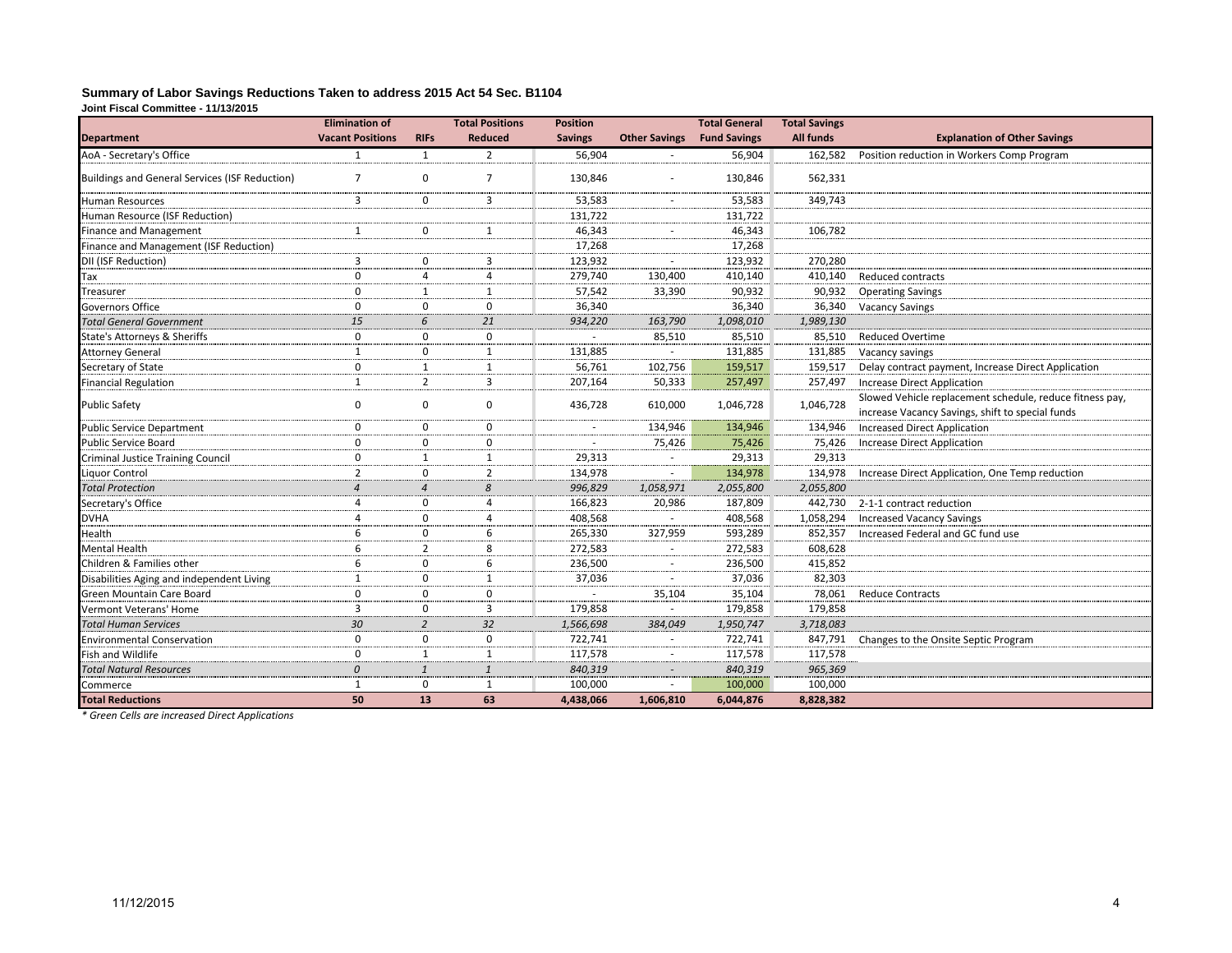#### **Distribution of Retirements by Agency/Department**

**Joint Fiscal Committee - 11/13/2015**

|                                                   | <b>Positions</b>    | <b>Positions</b> | <b>Total</b>       | <b>Total Savings Total Savings</b> |            |
|---------------------------------------------------|---------------------|------------------|--------------------|------------------------------------|------------|
|                                                   | <b>Not Refilled</b> | <b>Refilled</b>  | <b>Retirements</b> | FY 2016                            | FY 2017    |
| <b>General Government</b>                         |                     |                  |                    |                                    |            |
| Secretary of Administration                       | 1                   |                  | 1                  | 39,149                             | 71,204     |
| <b>Finance and Management</b>                     |                     | $\mathbf{1}$     | $\mathbf{1}$       |                                    |            |
| <b>Buildings &amp; General Services</b>           | 6                   | $\mathbf{1}$     | $\overline{7}$     | 185,103                            | 383,714    |
| Human Resources                                   | 1                   |                  | $\mathbf{1}$       | 28,615                             | 49,214     |
| DII                                               | $\overline{2}$      |                  | $\overline{2}$     | 111,440                            | 194,519    |
| Libraries                                         | 4                   |                  | $\overline{4}$     | 131,660                            | 326,557    |
| Tax                                               | 7                   | 2                | 9                  | 210,856                            | 517,965    |
| <b>Total General Government</b>                   | 21                  | 4                | 25                 | 706,823                            | 1,543,173  |
| <u>Protection</u>                                 |                     |                  |                    |                                    |            |
| Defender General                                  | $\overline{2}$      | 4                | 6                  | 53,365                             | 108,820    |
| <b>Public Safety</b>                              | 5                   |                  | 5                  | 126,139                            | 430,079    |
| <b>Public Service Department</b>                  | 2                   |                  | $\overline{2}$     | 123,308                            | 256,622    |
| <b>Public Service Board</b>                       | $\mathbf{1}$        |                  | $\mathbf{1}$       | 48,100                             | 132,776    |
| Military                                          | 5                   |                  | 5                  | 190,758                            | 378,182    |
| Agriculture, Food & Markets                       | 4                   |                  | $\overline{4}$     | 170,690                            | 390,746    |
| <b>Financial Regulation</b>                       | $\overline{2}$      | 1                | 3                  | 102,591                            | 161,007    |
| Lottery                                           |                     | $\mathbf{1}$     | $\mathbf{1}$       |                                    |            |
| Liquor                                            | $\mathbf{1}$        |                  | $\mathbf{1}$       | 65,579                             | 118,607    |
| <b>Total Protection</b>                           | 22                  | 6                | 28                 | 880,530                            | 1,976,839  |
| <b>Human Services</b>                             |                     |                  |                    |                                    |            |
| <b>AHS Central Office</b>                         | 3                   |                  | 3                  | 93,871                             | 296,400    |
| <b>Vermont Health Access</b>                      |                     | $\mathbf{1}$     | $\mathbf{1}$       |                                    |            |
| Health                                            | 9                   | $\overline{2}$   | 11                 | 323,016                            | 693,320    |
| <b>Mental Health</b>                              | 2                   |                  | 2                  | 94,071                             | 225,927    |
| Children & Families                               | 12                  | 13               | 25                 | 503,592                            | 1,021,890  |
| Disabilities, Aging & Indep. Living               | 5                   | $\mathbf{1}$     | 6                  | 182,463                            | 443,296    |
| Corrections                                       | 12                  | 6                | 18                 | 631,403                            | 1,183,364  |
| Vermont Veterans' Home                            | 2                   |                  | $\overline{2}$     | 67,187                             | 140,102    |
| <b>Total Human Services</b>                       | 45                  | 23               | 68                 | 1,895,603                          | 4,004,299  |
| Labor                                             | 8                   | 3                | 11                 | 247,483                            | 690,516    |
| Education                                         | 5                   | $\blacksquare$   | 5                  | 247,850                            | 509,582    |
| <b>Natural Resources</b>                          |                     |                  |                    |                                    |            |
| <b>ANR Central Office</b>                         | $\mathbf{1}$        |                  | $\mathbf{1}$       | 47,575                             | 93,405     |
| Fish & Wildlife                                   | 4                   | $\mathbf{1}$     | 5                  | 141,992                            | 397,340    |
| Forests, Parks & Recreation                       | 3                   | $\mathbf{1}$     | 4                  | 123,690                            | 354,471    |
| <b>Environmental Conservation</b>                 | 14                  |                  | 14                 | 564,010                            | 1,467,077  |
| Natural Resources Board                           | 2                   | 1                | 3                  | 56,314                             | 218,904    |
| <b>Total Natural Resources</b>                    | 24                  | 3                | 27                 | 933,581                            | 2,531,197  |
| <b>Commerce &amp; Community Development</b>       |                     |                  |                    |                                    |            |
| <b>ACCD Administration</b>                        |                     | $\mathbf{1}$     | $\mathbf{1}$       |                                    |            |
| Tourism& Marketing                                | 1                   |                  | $\mathbf 1$        | 29,283                             | 96,291     |
| Vermont Life                                      | 1                   |                  | $\mathbf 1$        | 3,081                              | 96,578     |
| <b>Total Commerce &amp; Community Development</b> | $\overline{2}$      | $\mathbf{1}$     | 3                  | 32,364                             | 192,869    |
| <b>Transportation</b>                             | 39                  | 15               | 54                 | 1,201,508                          | 3,535,333  |
| Total                                             | 166                 | 55               | 221                | 6,145,742                          | 14,983,808 |

| <b>Summary By Fund</b>         | FY 2016   | <b>FY 2017</b> |
|--------------------------------|-----------|----------------|
| <b>General Funds</b>           | 2,010,236 | 4,456,370      |
| <b>Global Commitment Funds</b> | 208,571   | 564,861        |
| Interdepartmental Transfers    | 278,330   | 578,953        |
| Internal Service Funds         | 235,073   | 516,128        |
| <b>Special Funds</b>           | 793,987   | 2,066,912      |
| <b>Transportation Funds</b>    | 1,225,410 | 3,515,449      |
| <b>Tobacco Funds</b>           | 44,048    | 81,840         |
| <b>Education Funds</b>         | 43,221    | 79,304         |
| <b>Enterprise Fund</b>         | 24,611    | 133,345        |
| <b>Federal Funds</b>           | 1,282,253 | 2,990,646      |
| <b>Total Savings</b>           | 6,145,740 | 14,983,808     |